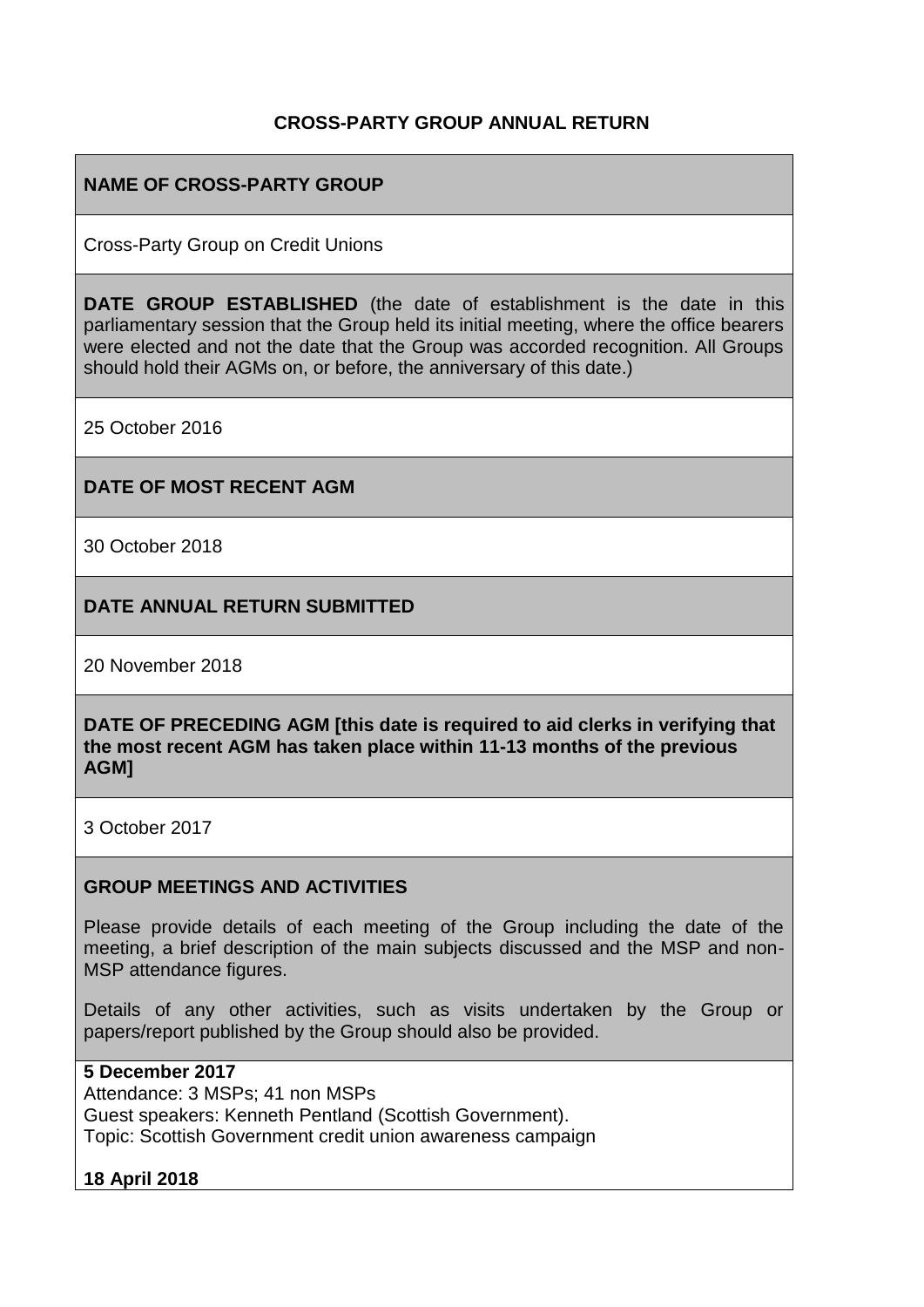Attendance: 2 MSPs; 47 non MSPs Guest speakers: Kenny Pentland (Scottish Government); Fiona Wilson (Accountant in Bankruptcy) Robert Kelly (NHS Credit Union). Topic: Insolvency regulations

## **3 October 2018**

Attendance: 4 MSPs; 37 non MSPs Guest speakers: Kenny Pentland (Scottish Government); Stephen Sherriff (East Kilbride Credit Union); Carol McHarg (1<sup>st</sup> Alliance Ayrshire Credit Union); Beth Welsh (Pioneer Mutual Credit Union). Topic: Credit union partnerships

# **MSP MEMBERS OF THE GROUP**

Please provide names and party designation of all MSP members of the Group.

Ruth Maguire MSP, Scottish National Party

Claudia Beamish MSP, Scottish Labour Party

Tom Mason MSP, Scottish Conservative & Unionist Party

Andy Wightman MSP, Scottish Green Party

Angus MacDonald MSP, Scottish National Party

James Kelly MSP, Scottish Labour Party

Johann Lamont MSP, Scottish Labour Party

Pauline McNeill MSP, Scottish Labour Party

### **NON-MSP MEMBERS OF THE GROUP**

For organisational members please provide only the name of the organisation, it is not necessary to provide the name(s) of individuals who may represent the organisation at meetings of the Group.

| <b>Individuals</b> |                                           |
|--------------------|-------------------------------------------|
| Organisations      | Association of British Credit Unions Ltd. |

### **GROUP OFFICE BEARERS**

Please provide names for all office bearers. The minimum requirement is that two of the office bearers are MSPs and one of these is Convener – beyond this it is a matter for the Group to decide upon the office bearers it wishes to have. It is permissible to have more than one individual elected to each office, for example, coconveners or multiple deputy conveners.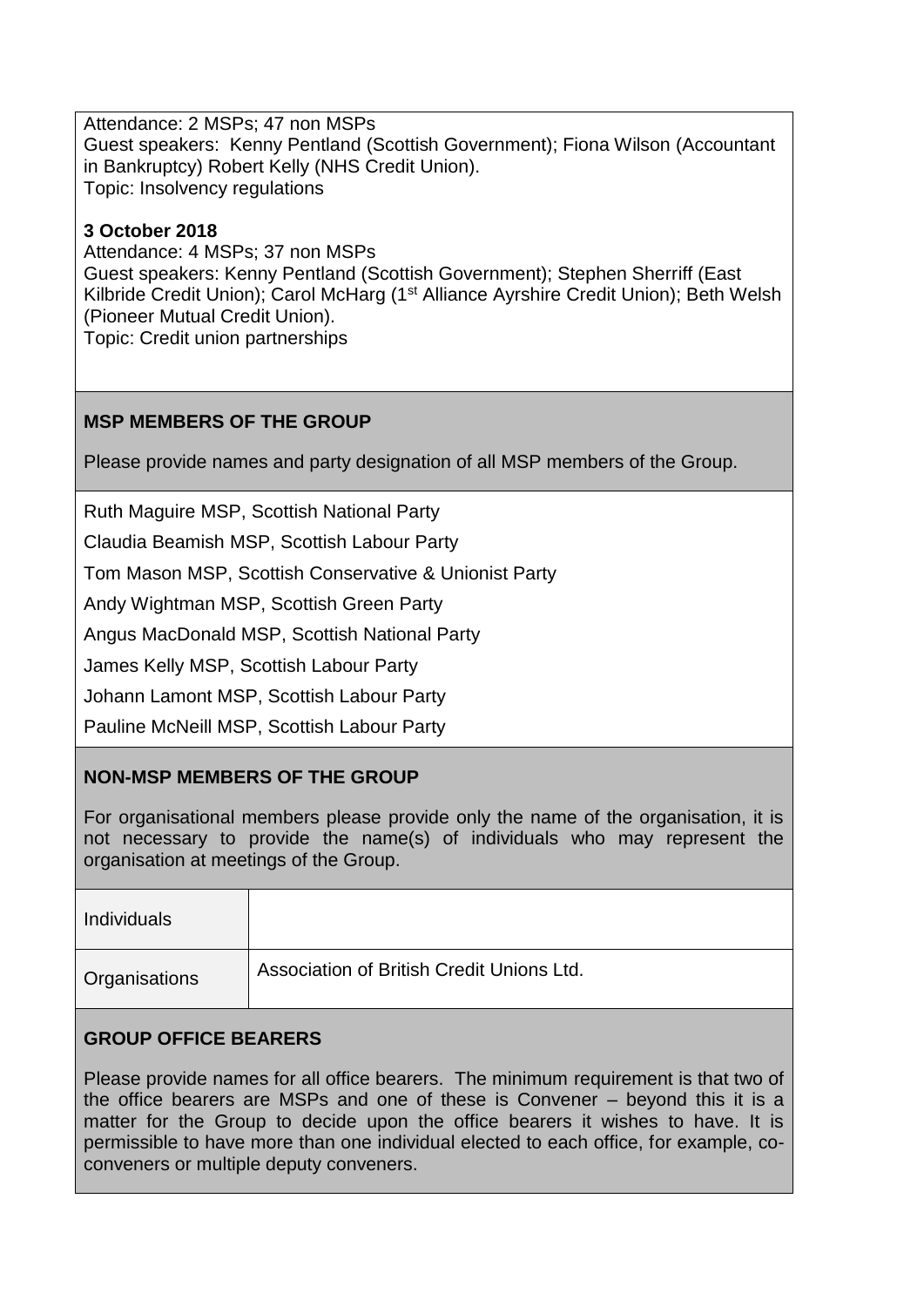| Convener               | <b>Ruth Maguire MSP</b>                   |
|------------------------|-------------------------------------------|
| <b>Deputy Convener</b> | Claudia Beamish MSP                       |
| Secretary              | Association of British Credit Unions Ltd. |
| <b>Treasurer</b>       | N/A                                       |

### **FINANCIAL BENEFITS OR OTHER BENEFITS RECEIVED BY THE GROUP**

Please provide details of any financial or material benefit(s) received from a single source in a calendar year which has a value, either singly or cumulatively, of more than £500. This includes donations, gifts, hospitality or visits and material assistance such as secretariat support.

Details of material support should include the name of the individual providing support, the value of this support over the year, an estimate of the time spent providing this support and the name of the organisation that this individual is employed by / affiliated to in providing this support.

Groups should provide details of the date on which the benefit was received, the value of the benefit and a brief description of the benefit.

If the Group is not disclosing any financial information please tick the box to confirm that the Group has considered the support received, but concluded it totalled under the threshold for disclosure (£500).

As secretariat, the Association of British Credit Unions Ltd has paid for refreshments for the 2 meetings, totalling around £225.

ABCUL also provides secretariat support for approximately 8 days per year, at an estimated value of £1000.

# **SUBSCRIPTION CHARGED BY THE GROUP**

Please provide details of the amount charged and the purpose for which the subscription is intended to be used.

N/A

# **CONVENER CONTACT DETAILS**